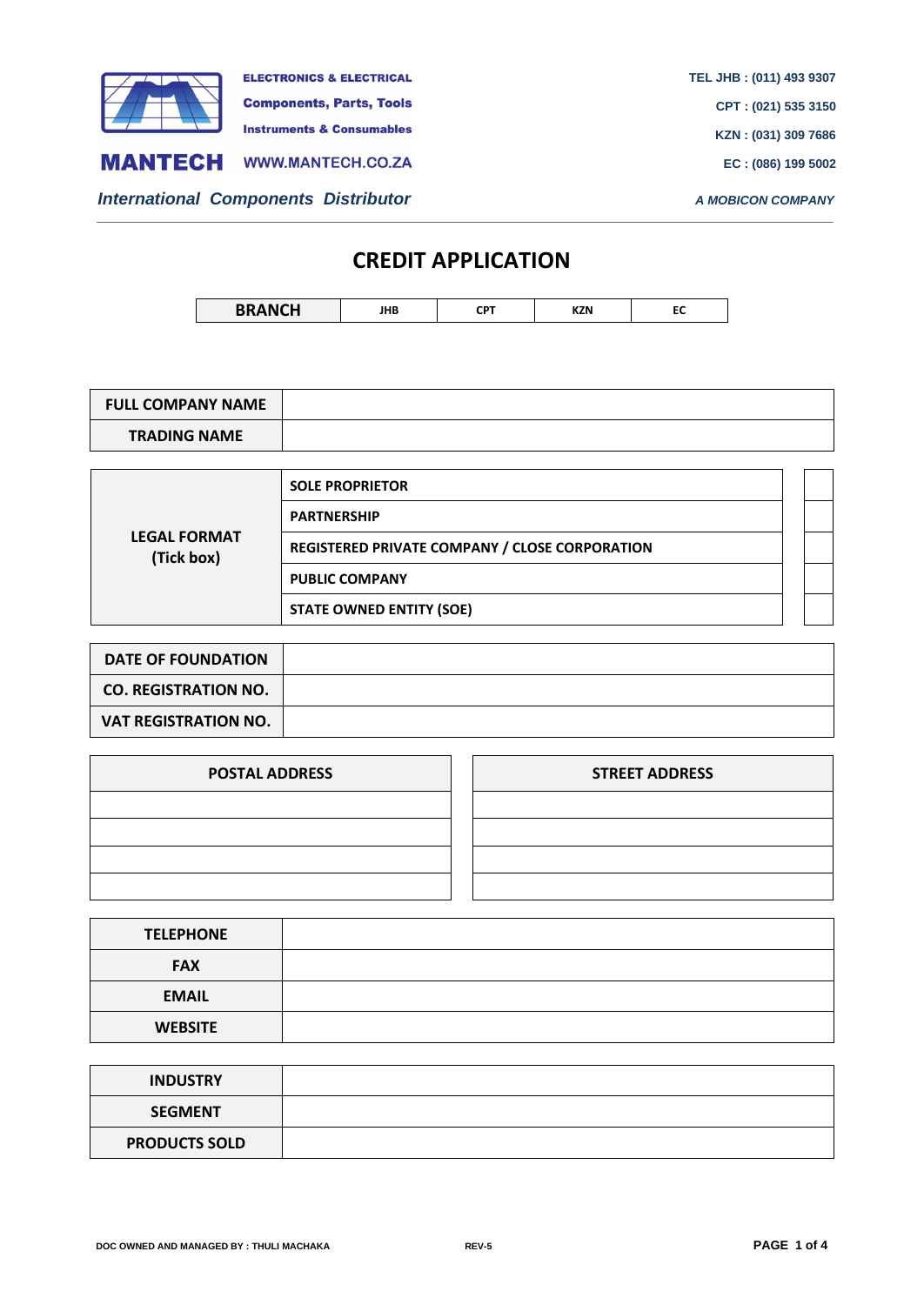| PROPRIETORS / MEMBERS / DIRECTORS (1) |  |  |
|---------------------------------------|--|--|
| <b>NAME</b>                           |  |  |
| <b>ID NO</b>                          |  |  |
| <b>TEL</b>                            |  |  |
| <b>ADDRESS</b>                        |  |  |

| PROPRIETORS / MEMBERS / DIRECTORS (2) |  |  |
|---------------------------------------|--|--|
| <b>NAME</b>                           |  |  |
| <b>ID NO</b>                          |  |  |
| <b>TEL</b>                            |  |  |
| <b>ADDRESS</b>                        |  |  |

| PROPRIETORS / MEMBERS / DIRECTORS (3) |  |  |
|---------------------------------------|--|--|
| <b>NAME</b>                           |  |  |
| <b>ID NO</b>                          |  |  |
| <b>TEL</b>                            |  |  |
| <b>ADDRESS</b>                        |  |  |

| <b>AUDITORS</b> |  |  |
|-----------------|--|--|
| <b>FIRM</b>     |  |  |
| <b>PERSON</b>   |  |  |
| <b>TEL</b>      |  |  |
| <b>EMAIL</b>    |  |  |

| <b>BANKING</b>     |  |  |
|--------------------|--|--|
| <b>BANK</b>        |  |  |
| <b>BRANCH</b>      |  |  |
| <b>ACCOUNT NO.</b> |  |  |
| <b>ACC MANAGER</b> |  |  |

| <b>ESTIMATED CREDIT LIMIT REQUIRED (30 DAYS CREDIT NET)</b> |              |                |  |
|-------------------------------------------------------------|--------------|----------------|--|
| <b>DATE</b>                                                 | <b>VALUE</b> | <b>COMMENT</b> |  |
|                                                             |              |                |  |
|                                                             |              |                |  |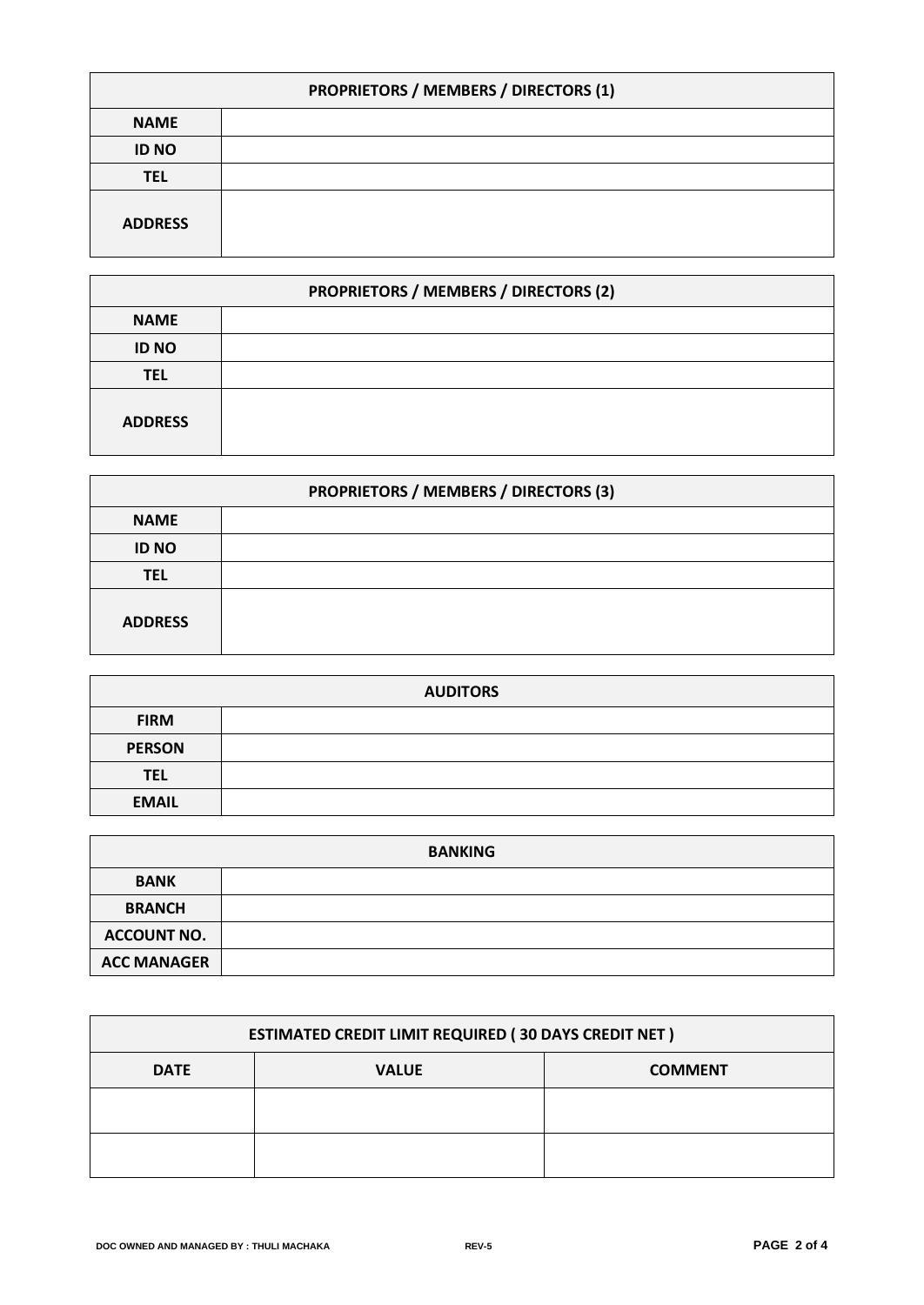| <b>TRADE REFERENCES</b> |                       |  |
|-------------------------|-----------------------|--|
|                         | <b>COMPANY NAME</b>   |  |
|                         | <b>CONTACT PERSON</b> |  |
|                         | TEL                   |  |
|                         | <b>EMAIL</b>          |  |

|  | <b>COMPANY NAME</b>   |  |
|--|-----------------------|--|
|  | <b>CONTACT PERSON</b> |  |
|  | TEL                   |  |
|  | <b>EMAIL</b>          |  |

|  | <b>COMPANY NAME</b>   |  |
|--|-----------------------|--|
|  | <b>CONTACT PERSON</b> |  |
|  | TEL                   |  |
|  | <b>EMAIL</b>          |  |

| PERSONS NORMALLY DOING THE BUYING |  |  |
|-----------------------------------|--|--|
|                                   |  |  |
|                                   |  |  |
|                                   |  |  |

| PERSONS RESPONSIBLE FOR ACCOUNT SETTLEMENT |  |  |
|--------------------------------------------|--|--|
|                                            |  |  |
|                                            |  |  |
|                                            |  |  |

| PLEASE SUBMIT COPIES / PDFs / JPGs OF THE FOLLOWING |                             |  |  |
|-----------------------------------------------------|-----------------------------|--|--|
|                                                     | <b>COMPANY REGISTRATION</b> |  |  |
|                                                     | <b>VAT REGISTRATION</b>     |  |  |
|                                                     | <b>ID DOCUMENTS</b>         |  |  |
|                                                     | <b>BANK CODE REPORT</b>     |  |  |

## **POPI ACT STATEMENT**

**WE COLLECT THIS PERSONAL AND COMPANY DATA FOR THE PURPOSES OF CREATING A TRADING ACCOUNT IN OUR SYSTEMS, TRADE RELATED COMMUNICATIONS AND ALSO FOR OBTAINING THE NECESSARY TRADE AND CREDIT REFERENCES FOR THE NORMAL COURSE OF BUSINESS AS REQUESTED.**

## **WE TAKE THE APPROPRIATE TECHNICAL AND ORGANIZATIONAL MEASURE TO SAFEGUARD THIS INFORMATION AGAINST UNAUTHORIZED ACCESS OR LOSS OF THE INFORMATION.**